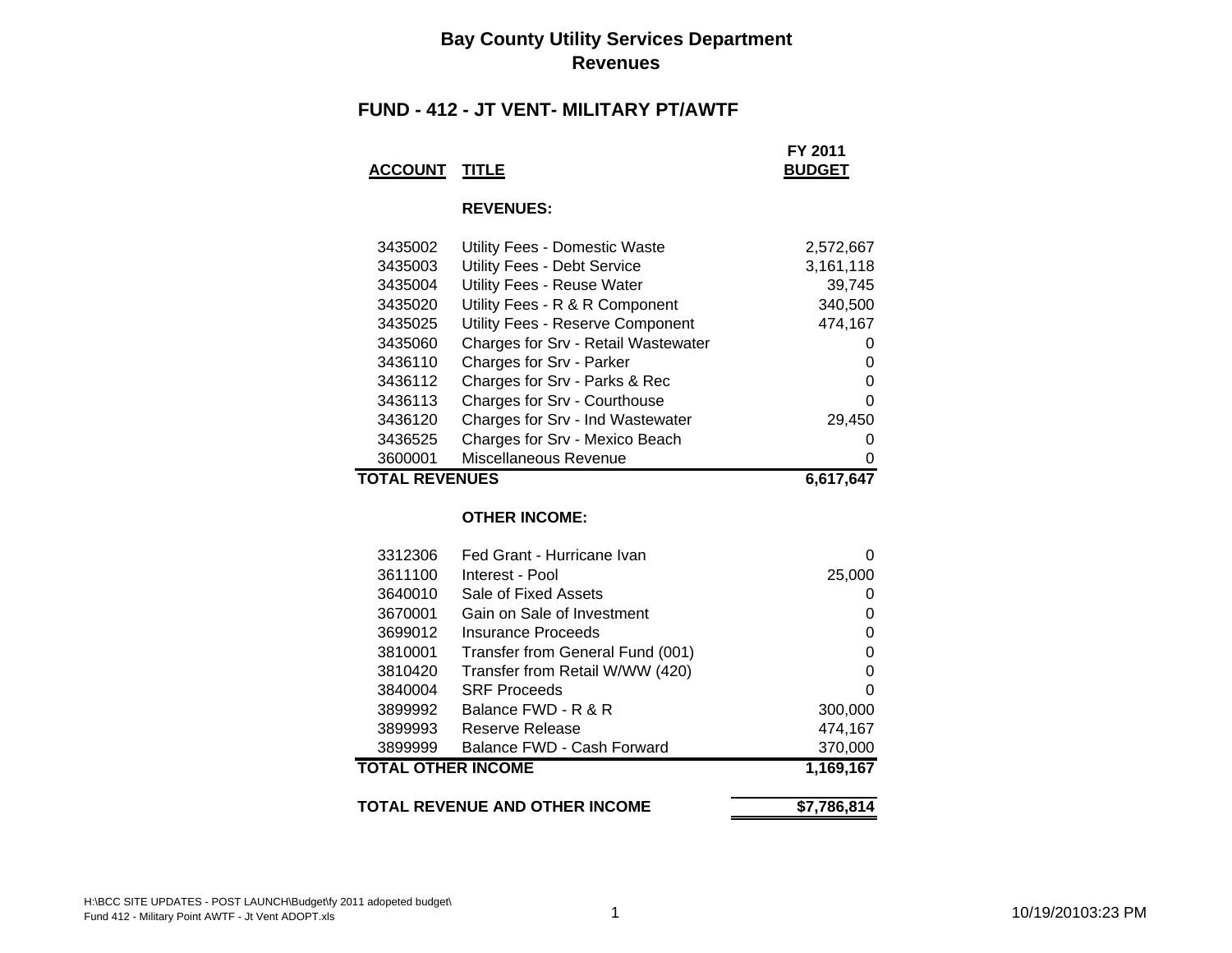**Fund 412**

**Department 0464 - AWTF Operations**

|                |                                     | <b>FY 11</b>  |
|----------------|-------------------------------------|---------------|
| <b>ACCOUNT</b> | - - <u>- - - TITLE - - - - -</u>    | <b>BUDGET</b> |
|                |                                     |               |
| 5143101        | PROF SRV-CO ATTORNEY                | 21,991        |
| 5143105        | PROF SRV-OTHER ATTNY                | 0             |
| 5303104        | PROF SRV-ENGINEERING                | 25,000        |
| 5303106        | PROF SRV-PHYSICLS/MEDICAL           | 780           |
| 5303107        | PROF SRV-SUBSTANCE TEST             | 296           |
| 5303108        | PROF SRV-RATE STUDY                 | 0             |
| 5303202        | <b>ACCT &amp; AUDIT SRV-CPA</b>     | 104,796       |
| 5303401        | <b>CONTRACTED SERVICES</b>          | 217,800       |
| 5303403        | CONTR SRV-BANK CHRG POOL            | 0             |
| 5303408        | CONTR SRV-800 MHZ                   | 9,476         |
| 5303410        | CONTR SRV-JANITORIAL                | 0             |
| 5303422        | <b>CONTR SRV-GIS</b>                | 6,352         |
| 5303425        | <b>CONTR SRV-ADMIN FEES</b>         | 174,346       |
| 5303426        | CONTR SRV-UTIL ADMIN FEES           | 153,363       |
| 5303446        | <b>CONTR SRV-FACILITIES</b>         | 13,370        |
| 5303448        | <b>CONTR SRV-RETAIL STAFF</b>       | 957,223       |
| 5303464        | <b>CONTR SRV-LAB</b>                | 149,799       |
| 5304001        | TRAVEL/TRAINING NON-LOCAL           | 4,300         |
| 5304005        | TRAVEL/LOCAL                        | 0             |
| 5304101        | <b>COMMUNICATIONS SERVICES</b>      | 12,641        |
| 5304125        | POSTAGE/TRANSP/FREIGHT              | 800           |
| 5304301        | <b>UTILITY SERVICES</b>             | 445,584       |
| 5304405        | RENTALS/LEASES-BUILDINGS            | 1,188         |
| 5304410        | RENTALS/LEASES-EQUIPMENT            | 3,900         |
| 5304422        | RENTALS/LEASE-LAND                  | 14,455        |
| 5304501        | <b>INSURANCE &amp; BONDS</b>        | 124,924       |
| 5304604        | REPAIR/MAINT-BLD&GRD DEPT           | 16,200        |
| 5304605        | <b>REPAIR/MAINT-BLDG &amp; GRND</b> | 0             |
| 5304610        | REPAIR/MAINT-AUTO EQUIP             | 4,500         |
| 5304611        | REPAIR/MAINT-FLEET MAINT            | 4,500         |
| 5304615        | REPAIR/MAINT-EQUIPMENT              | 90,500        |
| 5304701        | PRINTING & BINDING                  | 0             |
| 5304902        | FEES & COSTS-PURCHASING             | 1,977         |
| 5304905        | FEES & COSTS-LEGAL ADVERT           | 500           |
| 5304922        | <b>FEES &amp; COSTS-PERMITS</b>     | 7,200         |
| 5304990        | MISCELLANEOUS EXPENSES              | 500           |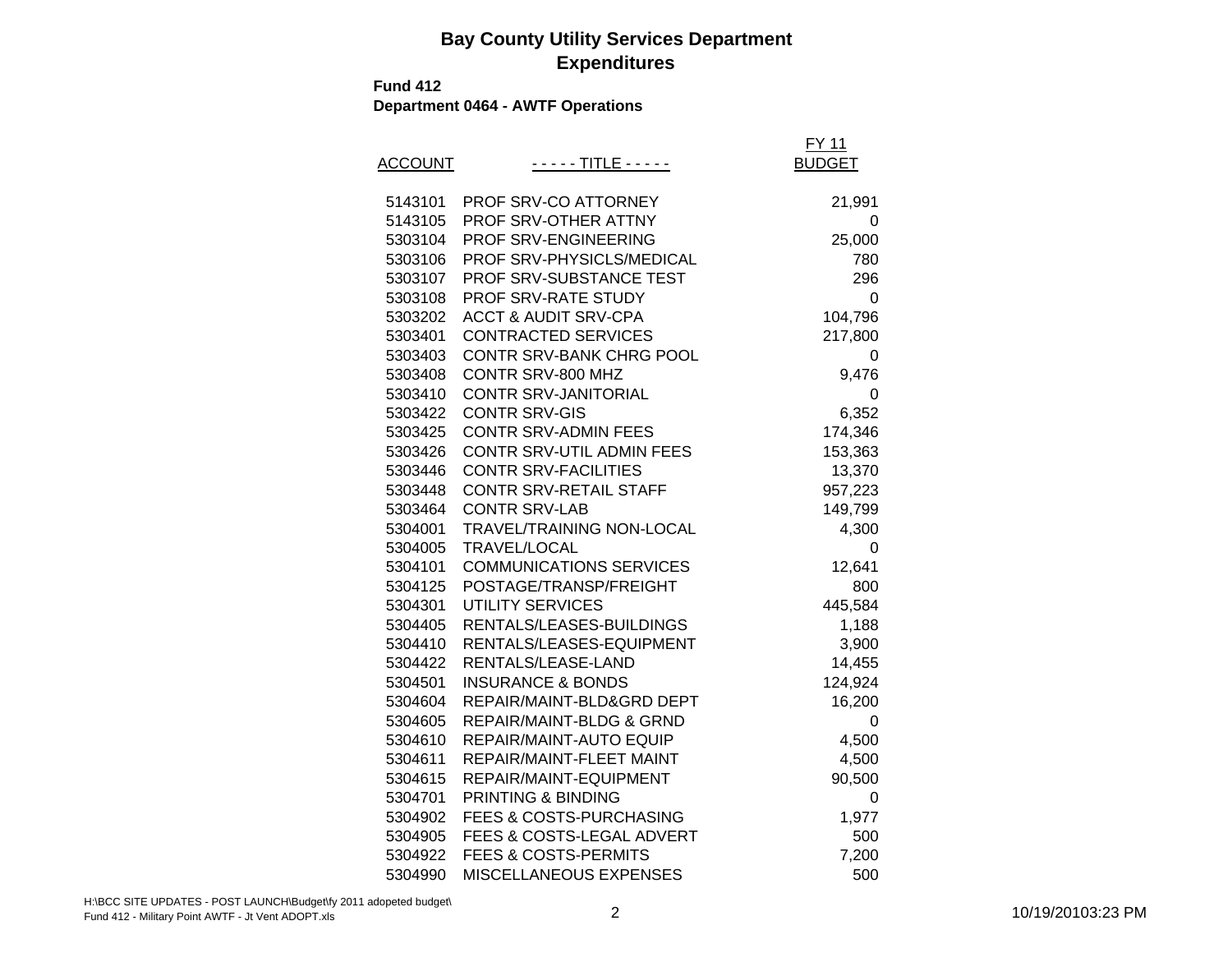**Fund 412**

**Department 0464 - AWTF Operations**

| <b>ACCOUNT</b>                                                                                                        | - - - - - TITLE - - - - -                                                                                                                                                                                                                                                                                                                                                        | FY 11<br><b>BUDGET</b>                                                                            |
|-----------------------------------------------------------------------------------------------------------------------|----------------------------------------------------------------------------------------------------------------------------------------------------------------------------------------------------------------------------------------------------------------------------------------------------------------------------------------------------------------------------------|---------------------------------------------------------------------------------------------------|
| 5305101<br>5305201<br>5305202<br>5305204<br>5305205<br>5305210<br>5305215<br>5305220<br>5305240<br>5305401<br>5305402 | <b>OFFICE SUPPLIES</b><br><b>OPERATING SUPPLIES</b><br><b>OPER SUPPLIES-JANITORIAL</b><br><b>OPER. SUPPLIES-CHEMICALS</b><br><b>GAS, OIL &amp; LUBRICANTS</b><br><b>SAFETY GEAR &amp; SUPPLIES</b><br><b>CLOTHING &amp; WEARING APPRL</b><br><b>TOOL &amp; SMALL IMPLEMENTS</b><br><b>OPER SUPPLIES-LAB</b><br><b>BOOKS/RESOURCE MATR/SUBSC</b><br><b>DUES &amp; MEMBERSHIPS</b> | 4,000<br>12,500<br>3,500<br>198,000<br>67,900<br>2,500<br>6,000<br>3,000<br>6,500<br>500<br>1,075 |
| 5305406<br>5606359<br>5606401                                                                                         | <b>TRAINING &amp; TUITION</b><br><b>IMPROV-CHERRY STREET</b><br><b>Total Operating Expenses</b><br><b>EQUIPMENT</b>                                                                                                                                                                                                                                                              | 3,400<br>O<br>2,877,136<br>0                                                                      |
| 5606402                                                                                                               | EQUIP LESS THAN \$1000<br><b>Total Capital Outlay</b>                                                                                                                                                                                                                                                                                                                            | 7,700<br>7,700                                                                                    |
| 5909910<br>5909999                                                                                                    | RESERVE FOR CONTINGENCIES<br>RESERVE-CASH FORWARD<br><b>Total Non-Operating Expenses</b>                                                                                                                                                                                                                                                                                         | 152,024<br>ი<br>152,024                                                                           |
| <b>TOTAL</b>                                                                                                          | 0412-MPAWTF-JOINT VENTURE                                                                                                                                                                                                                                                                                                                                                        | 3,036,860                                                                                         |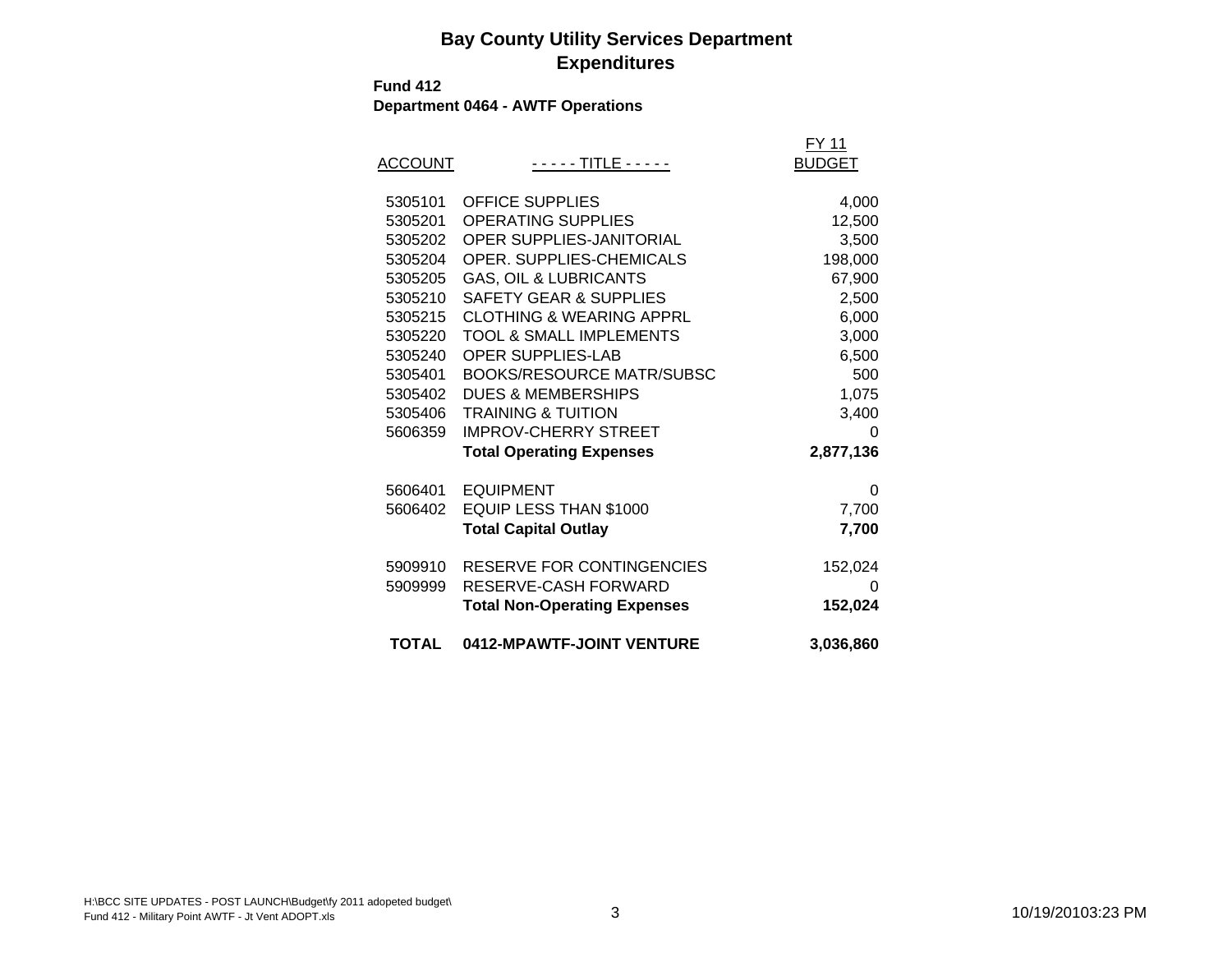**Fund 412 Department 0465 - AWTF R&R**

| ACCOUNT                       | - - - - - TITLE - - - - -                                                                                                    | FY 11<br><b>BUDGET</b>            |
|-------------------------------|------------------------------------------------------------------------------------------------------------------------------|-----------------------------------|
| 5304604<br>5304605<br>5304615 | REPAIR/MAINT-BLDG & GRDS (DEPT)<br>REPAIR/MAINT-BLDG & GRDS<br>REPAIR/MAINT-EQUIPMENT-R&R<br><b>Total Operating Expenses</b> | 40,000<br>0<br>365,000<br>405,000 |
| 5606359<br>5606387<br>5606401 | <b>IMPROVEMENTS-CHERRY STREET</b><br><b>IMPROVEMENTS-LIFT STATIONS</b><br><b>EQUIPMENT</b><br><b>Total Capital Outlay</b>    | 0<br>O<br>160,000<br>160,000      |
| 5909910                       | RESERVE FOR CONTINGENCIES<br><b>Total Non-Operating Expenses</b>                                                             | 75,500<br>75,500                  |
| TOTAL                         | 0465-AWTF R&R                                                                                                                | 640,500                           |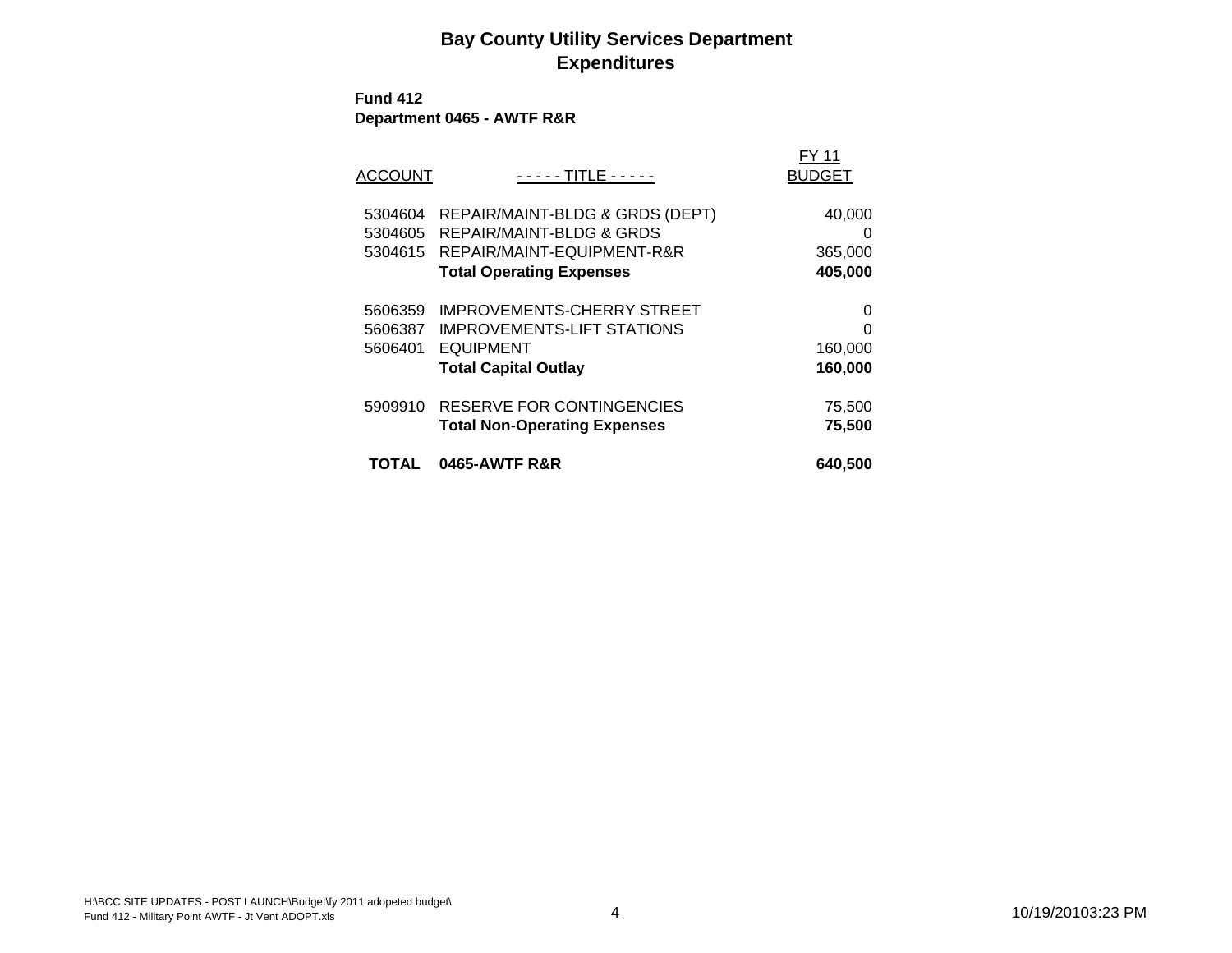**Fund 412**

**Department 0494 - Callaway**

| <b>ACCOUNT</b> | - - - - - TITLE - - - - -          | FY 11<br><b>BUDGET</b> |
|----------------|------------------------------------|------------------------|
| 5627120        | AWT-CONSTRUCTION                   | 0                      |
| 5627220        | TRAM-CONSTRUCTION                  | 0                      |
| 5627222        | TRAM-RECONSTRUCTION COSTS          | $\mathbf{0}$           |
|                | <b>Total Capital Outlay</b>        | 0                      |
| 5707316        | <b>TRUSTEES FEES</b>               | $\Omega$               |
| 5777102        | PRINCIPAL-REFUNDING/96             |                        |
| 5777103        | PRINCIPAL-PROJECT/96               |                        |
| 5777104        | PRINCIPAL-2004 REFUNDING BONDS     | 133,413                |
| 5777120        | PRINCIPAL-SRF#1                    | 452,684                |
| 5777121        | PRINCIPAL-SRF#2                    | 59,044                 |
| 5777202        | INTEREST-REFUNDING/96              |                        |
| 5777203        | INTEREST-PROJECT/96                |                        |
| 5777204        | INTEREST-REFUNDING 2004            | 137,722                |
| 5777220        | INTEREST-SRF#1                     | 117,771                |
| 5777221        | INTEREST-SRF#2                     | 18,934                 |
| 5777302        | RESERVE-REFUNDING/96               |                        |
| 5777303        | RESERVE-PROJECT/96                 |                        |
| 5777304        | RESERVE-REFUNDING 2004             | 40,670                 |
| 5777307        | RESERVE-SRF#1                      | 85,568                 |
| 5777308        | RESERVE-SRF#2                      | 11,697                 |
| 5909908        | <b>OWNER'S RATE RESERVE REFUND</b> | 137,935                |
|                | <b>Total Debt Service</b>          | 1,195,438              |
| TOTAL          | 0494 - CALLAWAY                    | 1,195,438              |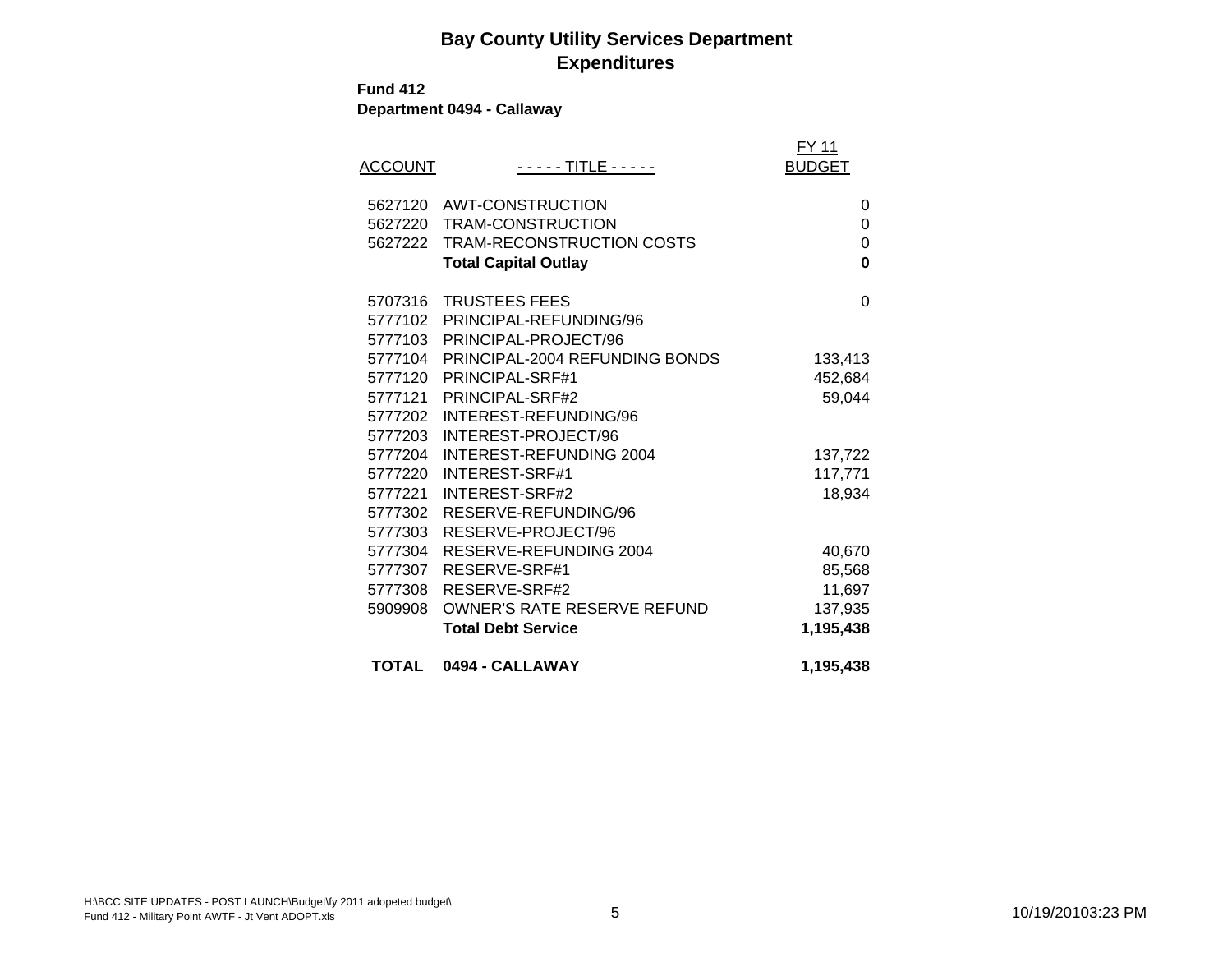#### **Fund 412**

**Department 0495 - Parker**

| <b>ACCOUNT</b> | - - - - - TITLE - - - - -      | FY 11<br><b>BUDGET</b> |
|----------------|--------------------------------|------------------------|
|                | 5627120 AWT-CONSTRUCTION       | 0                      |
| 5627220        | TRAM-CONSTRUCTION              | 0                      |
| 5627222        | TRAM-RECONSTRUCTION COSTS      | $\mathbf 0$            |
|                | <b>Total Capital Outlay</b>    | $\bf{0}$               |
| 5707316        | <b>TRUSTEES FEES</b>           | $\Omega$               |
| 5777102        | PRINCIPAL-REFUNDING/96         |                        |
|                | 5777103 PRINCIPAL-PROJECT/96   |                        |
| 5777104        | PRINCIPAL-2004 REFUNDING BONDS | 78,670                 |
| 5777120        | PRINCIPAL-SRF#1                | 152,115                |
| 5777121        | PRINCIPAL-SRF#2                | 26,849                 |
| 5777202        | INTEREST-REFUNDING/96          |                        |
| 5777203        | INTEREST-PROJECT/96            |                        |
| 5777204        | INTEREST-REFUNDING 2004        | 81,211                 |
| 5777220        | <b>INTEREST-SRF#1</b>          | 39,575                 |
| 5777221        | INTEREST-SRF#2                 | 8,610                  |
| 5777302        | RESERVE-REFUNDING/96           |                        |
| 5777303        | RESERVE-PROJECT/96             |                        |
| 5777304        | RESERVE-REFUNDING 2004         | 23,982                 |
| 5777307        | RESERVE-SRF#1                  | 28,753                 |
| 5777308        | RESERVE-SRF#2                  | 5,319                  |
| 5909908        | OWNER'S RATE RESERVE REFUND    | 58,054                 |
|                | <b>Total Debt Service</b>      | 503,138                |
| TOTAL          | <b>0495 - PARKER</b>           | 503,138                |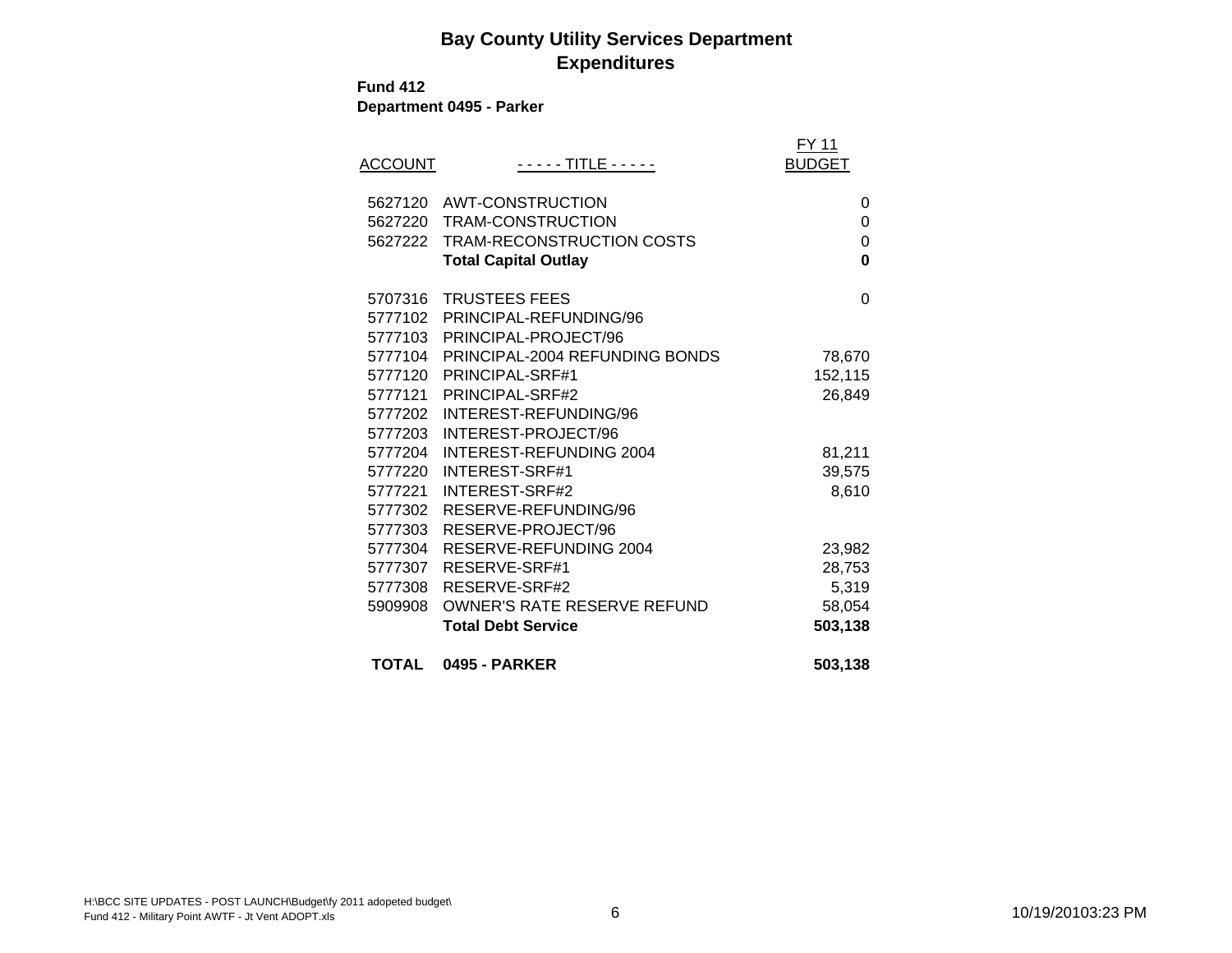**Fund 412**

**Department 0496 - Springfield**

| <b>ACCOUNT</b> | - - - - - TITLE - - - - -            | FY 11<br><b>BUDGET</b> |
|----------------|--------------------------------------|------------------------|
| 5627120        | AWT-CONSTRUCTION                     | 0                      |
| 5627220        | TRAM-CONSTRUCTION                    | $\Omega$               |
| 5627222        | <b>TRAM-RECONSTRUCTION COSTS</b>     | 0                      |
| 5627501        | <b>COLLECTION-ENGINEERING DESIGN</b> | 0                      |
|                | <b>Total Capital Outlay</b>          | 0                      |
| 5707316        | <b>TRUSTEES FEES</b>                 | $\Omega$               |
| 5777102        | PRINCIPAL-REFUNDING/96               |                        |
| 5777103        | PRINCIPAL-PROJECT/96                 |                        |
| 5777104        | PRINCIPAL-2004 REFUNDING BONDS       | 221,769                |
| 5777120        | PRINCIPAL-SRF#1                      | 267,574                |
| 5777121        | PRINCIPAL-SRF#2                      | 26,864                 |
| 5777202        | INTEREST-REFUNDING/96                |                        |
| 5777203        | INTEREST-PROJECT/96                  |                        |
| 5777204        | <b>INTEREST-REFUNDING 2004</b>       | 228,933                |
| 5777220        | INTEREST-SRF#1                       | 69,613                 |
| 5777221        | INTEREST-SRF#2                       | 8,615                  |
| 5777302        | RESERVE-REFUNDING/96                 |                        |
| 5777303        | RESERVE-PROJECT/96                   |                        |
| 5777304        | RESERVE-REFUNDING 2004               | 67,605                 |
| 5777307        | RESERVE-SRF#1                        | 50,578                 |
| 5777308        | RESERVE-SRF#2                        | 5,322                  |
| 5909908        | <b>OWNER'S RATE RESERVE REFUND</b>   | 123,505                |
|                | <b>Total Debt Service</b>            | 1,070,378              |
| <b>TOTAL</b>   | 0496 - SPRINGFIELD                   | 1,070,378              |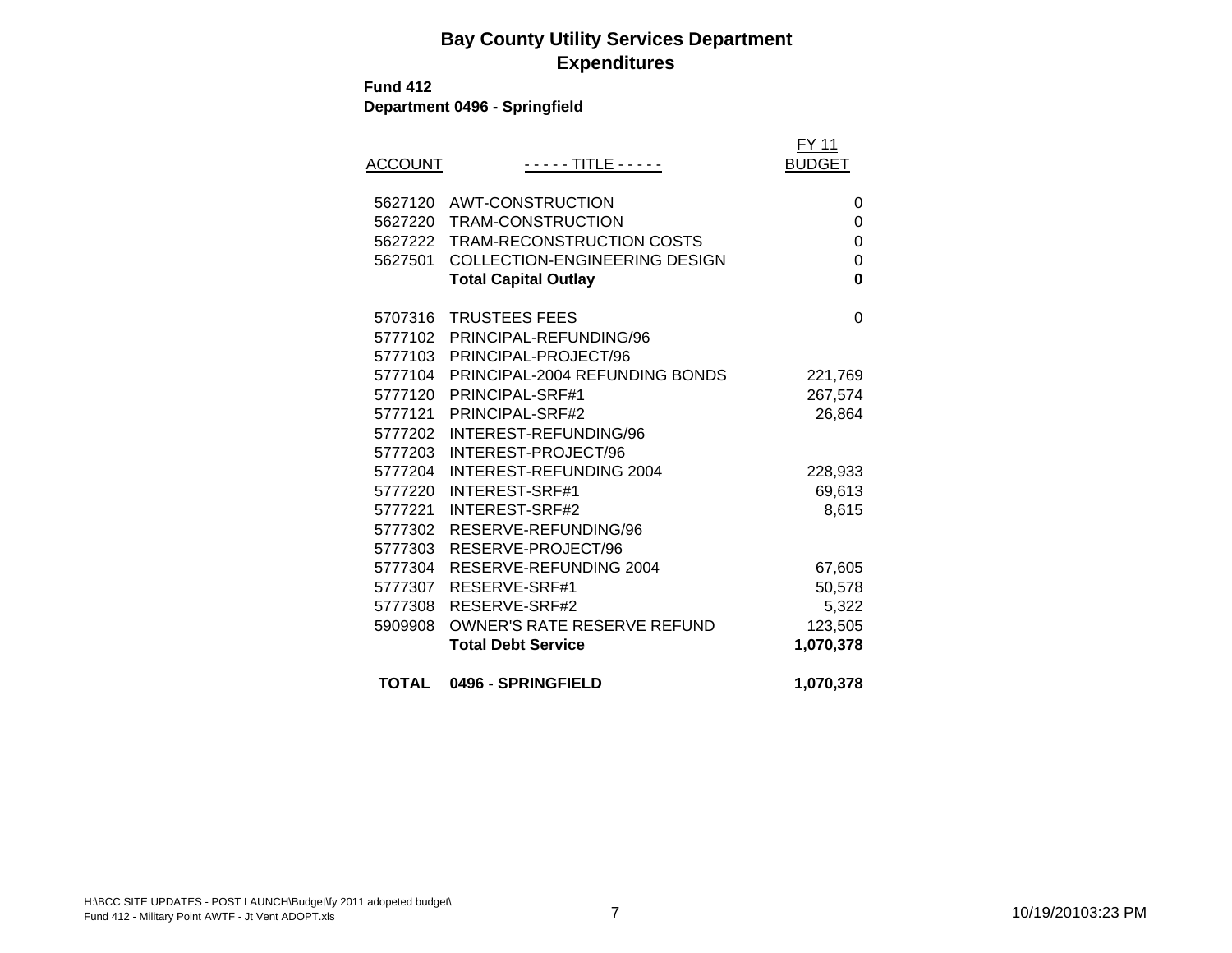**Fund 412Department 0497 - Cedar Grove**

| <b>ACCOUNT</b> | <u> - - - - TITLE - - - - -</u>    | FY 11<br><b>BUDGET</b> |
|----------------|------------------------------------|------------------------|
| 5627120        | AWT-CONSTRUCTION                   | 0                      |
| 5627220        | TRAM-CONSTRUCTION                  | 0                      |
| 5627222        | TRAM-RECONSTRUCTION COSTS          | 0                      |
|                | <b>Total Capital Outlay</b>        | 0                      |
| 5707316        | <b>TRUSTEES FEES</b>               | 0                      |
| 5777102        | PRINCIPAL-REFUNDING/96             |                        |
| 5777103        | PRINCIPAL-PROJECT/96               |                        |
| 5777104        | PRINCIPAL-2004 REFUNDING BONDS     | 90,103                 |
| 5777120        | PRINCIPAL-SRF#1                    | 136,754                |
| 5777202        | INTEREST-REFUNDING/96              |                        |
| 5777203        | INTEREST-PROJECT/96                |                        |
| 5777204        | INTEREST-REFUNDING 2004            | 93,014                 |
| 5777220        | INTEREST-SRF#1                     | 35,578                 |
| 5777302        | RESERVE-REFUNDING/96               |                        |
| 5777303        | RESERVE-PROJECT/96                 |                        |
| 5777304        | RESERVE-REFUNDING 2004             | 27,468                 |
| 5777307        | RESERVE-SRF#1                      | 25,850                 |
| 5909908        | <b>OWNER'S RATE RESERVE REFUND</b> | 53,318                 |
|                | <b>Total Debt Service</b>          | 462,085                |
| TOTAL          | 0497 - CEDAR GROVE                 | 462,085                |